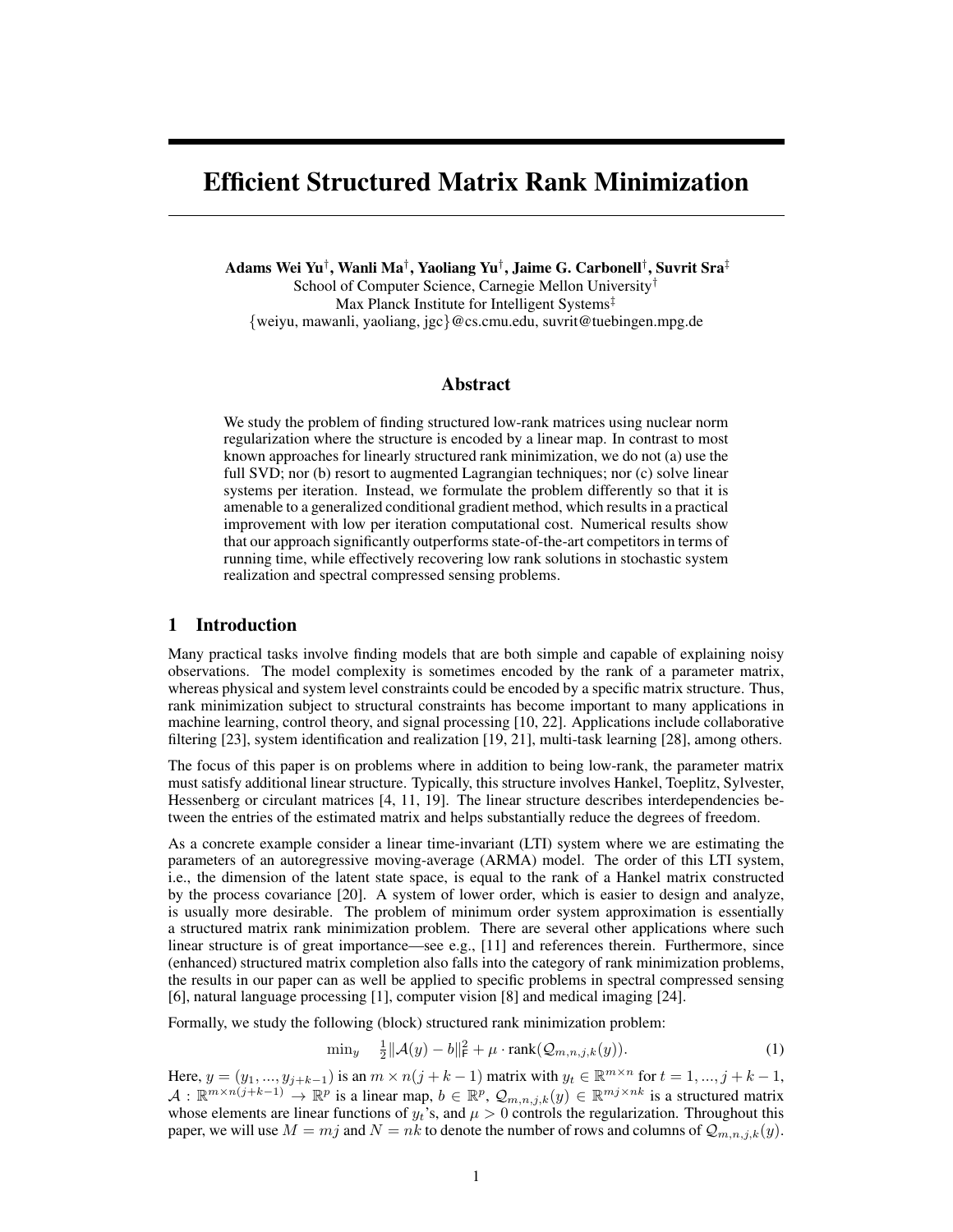Problem [\(1\)](#page-0-0) is in general NP-hard [\[21\]](#page-8-4) due to the presence of the rank function. A popular approach to address this issue is to use the nuclear norm  $\|\cdot\|_*$ , i.e., the sum of singular values, as a convex surrogate for matrix rank [\[22\]](#page-8-1). Doing so turns [\(1\)](#page-0-0) into a convex optimization problem:

<span id="page-1-0"></span>
$$
\min_{y} \frac{1}{2} ||\mathcal{A}(y) - b||^2 + \mu \cdot ||\mathcal{Q}_{m,n,j,k}(y)||_*.
$$
 (2)

Such a relaxation has been combined with various convex optimization procedures in previous work, e.g., interior-point approaches [\[17,](#page-8-13) [18\]](#page-8-14) and first-order alternating direction method of multipliers (ADMM) approaches [\[11\]](#page-8-7). However, such algorithms are computationally expensive. The cost per iteration of an interior-point method is no less than  $O(M^2N^2)$ , and that of typical proximal and ADMM style first-order methods in [\[11\]](#page-8-7) is  $O(\min(N^2M, NM^2))$ ; this high cost arises from each iteration requiring a full Singular Value Decomposition (SVD). The heavy computational cost of these methods prevents them from scaling to large problems.

Contributions. In view of the efficiency and scalability limitations of current algorithms, the key contributions of our paper are as follows.

- We formulate the structured rank minimization problem differently, so that we still find lowrank solutions consistent with the observations, but substantially more scalably.
- We customize the generalized conditional gradient (GCG) approach of Zhang et al. [\[27\]](#page-8-15) to our new formulation. Compared with previous first-order methods, the cost per iteration is  $O(MN)$ (linear in the data size), which is substantially lower than methods that require full SVDs.
- Our approach maintains a convergence rate of  $O\left(\frac{1}{\epsilon}\right)$  and thus achieves an overall complexity of  $O\left(\frac{MN}{\epsilon}\right)$ , which is by far the lowest in terms of the dependence of M or N for general structured rank minimization problems. It also empirically proves to be a state-of-the-art method for (but clearly *not* limited to) stochastic system realization and spectral compressed sensing.

We note that following a GCG scheme has another practical benefit: the rank of the intermediate solutions starts from a small value and then gradually increases, while the starting solutions obtained from existing first-order methods are always of high rank. Therefore, GCG is likely to find a lowrank solution faster, especially for large size problems.

Related work. Liu and Vandenberghe [\[17\]](#page-8-13) adopt an interior-point method on a reformulation of [\(2\)](#page-1-0), where the nuclear norm is represented via a semidefinite program. The cost of each iteration in [\[17\]](#page-8-13) is no less than  $O(M^2N^2)$ . Ishteva et al. [\[15\]](#page-8-16) propose a local optimization method to solve the weighted structured rank minimization problem, which still has complexity as high as  $O(N^3Mr^2)$ per iteration, where r is the rank. This high computational cost prevents [\[17\]](#page-8-13) and [\[15\]](#page-8-16) from handling large-scale problems. In another recent work, Fazel et al. [\[11\]](#page-8-7) propose a framework to solve [\(2\)](#page-1-0). They derive several primal and dual reformulations for the problem, and propose corresponding first-order methods such as ADMM, proximal-point, and accelerated projected gradient. However, each iteration of these algorithms involves a full SVD of complexity  $\widehat{O(\text{min}(M^2N, N^2M))}$ , making it hard to scale them to large problems. Signoretto et al. [\[25\]](#page-8-17) reformulate the problem to avoid full SVDs by solving an equivalent nonconvex optimization problem via ADMM. However, their method requires subroutines to solve linear equations per iteration, which can be time-consuming for large problems. Besides, there is no guarantee that their method will converge to the global optimum.

The conditional gradient (CG) (a.k.a. Frank-Wolfe) method was proposed by Frank and Wolfe [\[12\]](#page-8-18) to solve constrained problems. At each iteration, it first solves a subproblem that minimizes a linearized objective over a compact constraint set and then moves toward the minimizer of the cost function. CG is efficient as long as the linearized subproblem is easy to solve. Due to its simplicity and scalability, CG has recently witnessed a great surge of interest in the machine learning and optimization community [\[16\]](#page-8-19). In another recent strand of work, CG was extended to certain regularized (non-smooth) problems as well [\[3,](#page-8-20) [13,](#page-8-21) [27\]](#page-8-15). In the following, we will show how a generalized CG method can be adapted to solve the structured matrix rank minimization problem.

# 2 Problem Formulation and Approach

In this section we reformulate the structured rank minimization problem in a way that enables us to apply the generalized conditional gradient method, which we subsequently show to be much more efficient than existing approaches, both theoretically and experimentally. Our starting point is that in most applications, we are interested in finding a "simple" model that is consistent with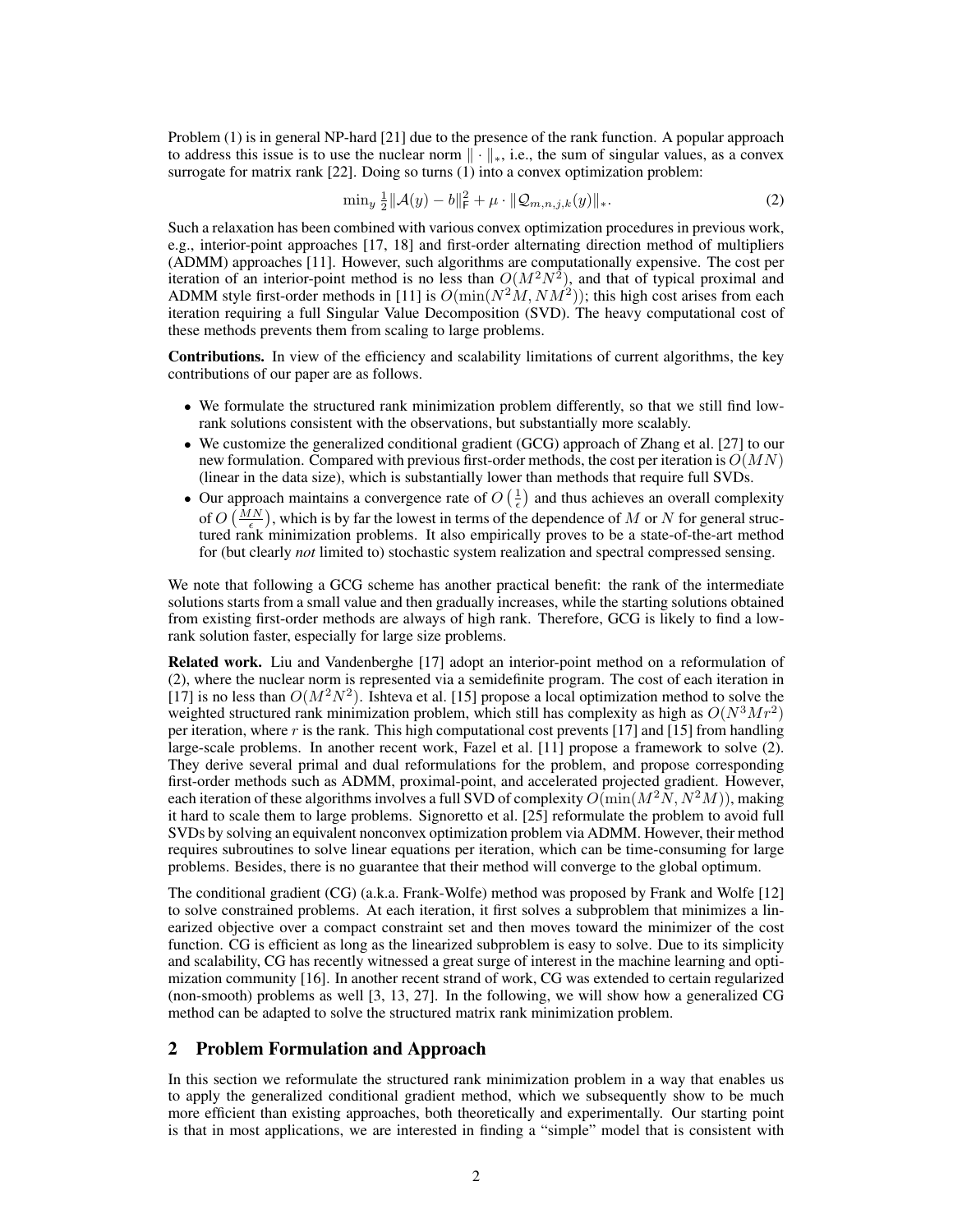the observations, but the problem formulation itself, such as [\(2\)](#page-1-0), is only an intermediate means, hence it need not be fixed. In fact, when formulating our problem we can and we should take the computational concerns into account. We will demonstrate this point first.

## 2.1 Problem Reformulation

The major computational difficulty in problem [\(2\)](#page-1-0) comes from the linear transformation  $Q_{m,n,j,k}(\cdot)$ inside the trace norm regularizer. To begin with, we introduce a new matrix variable  $X \in \mathbb{R}^{m_j \times nk}$ and remove the linear transformation by introducing the following linear constraint

<span id="page-2-1"></span><span id="page-2-0"></span>
$$
\mathcal{Q}_{m,n,j,k}(y) = X.\tag{3}
$$

For later use, we partition the matrix  $X$  into the block form

$$
X := \begin{bmatrix} x_{11} & x_{12} & \cdots & x_{1k} \\ x_{21} & x_{22} & \cdots & x_{2k} \\ \vdots & \vdots & & \vdots \\ x_{j1} & x_{j2} & \cdots & x_{jk} \end{bmatrix} \text{ with } x_{il} \in \mathbb{R}^{m \times n} \text{ for } i = 1, ..., j, l = 1, ..., k. \tag{4}
$$

We denote by  $x := \text{vec}(X) \in \mathbb{R}^{mjk \times n}$  the vector obtained by stacking the columns of X blockwise, and by  $X := \text{mat}(x) \in \mathbb{R}^{m_j \times nk}$  the reverse operation. Since x and X are merely different reorderings of the same object, we will use them interchangeably to refer to the same object.

We observe that any linear (or slightly more generally, affine) structure encoded by the linear transformation  $Q_{m,n,j,k}(\cdot)$  translates to linear constraints on the elements of X (such as the sub-blocks in [\(4\)](#page-2-0) satisfying say  $x_{12} = x_{21}$ , which can be represented as linear equations  $Bx = 0$ , with an appropriate matrix B that encodes the structure of  $Q$ . Similarly, the linear constraint in [\(3\)](#page-2-1) that relates y and X, or equivalently x, can also be written as the linear constraint  $y = Cx$  for a suitable recovery matrix  $C$ . Details on constructing matrix  $B$  and  $C$  can be found in the appendix. Thus, we reformulate [\(2\)](#page-1-0) into

$$
\min_{x \in \mathbb{R}^{mjk} \times n} \quad \frac{1}{2} \| \mathcal{A}(Cx) - b \|_{\mathsf{F}}^2 + \mu \| X \|_{*} \tag{5}
$$

<span id="page-2-3"></span><span id="page-2-2"></span>
$$
s.t. \quad Bx = 0. \tag{6}
$$

The new formulation [\(5\)](#page-2-2) is still computationally inconvenient due to the linear constraint [\(6\)](#page-2-3). We resolve this difficulty by applying the penalty method, i.e., by placing the linear constraint into the objective function after composing with a penalty function such as the squared Frobenius norm:

<span id="page-2-4"></span>
$$
\min_{x \in \mathbb{R}^{mjk} \times n} \quad \frac{1}{2} \|\mathcal{A}(Cx) - b\|_{\mathsf{F}}^2 + \frac{\lambda}{2} \|Bx\|_{\mathsf{F}}^2 + \mu \|X\|_{*}.
$$
 (7)

Here  $\lambda > 0$  is a penalty parameter that controls the inexactness of the linear constraint. In essence, we turn [\(5\)](#page-2-2) into an *unconstrained* problem by giving up on satisfying the linear constraint exactly. We argue that this is a worthwhile trade-off for (i) By letting  $\lambda \uparrow \infty$  and following a homotopy scheme the constraint can be satisfied asymptotically; (ii) If exactness of the linear constraint is truly desired, we could always post-process each iterate by projecting to the constraint manifold using  $C_{\text{proj}}$  (see appendix); (iii) As we will show shortly, the potential computational gains can be significant, enabling us to solve problems at a scale which is not achievable previously. Therefore, in the sequel we will focus on solving  $(7)$ . After getting a solution for x, we recover the original variable y through the linear relation  $y = Cx$ . As shown in our empirical studies (see Section [3\)](#page-4-0), the resulting solution  $Q_{m,n,j,k}(y)$  indeed enjoys the desirable low-rank property even with a moderate penalty parameter  $λ$ . We next present an efficient algorithm for solving [\(7\)](#page-2-4).

## 2.2 The Generalized Conditional Gradient Algorithm

Observing that the first two terms in [\(7\)](#page-2-4) are both continuously differentiable, we absorb them into a common term  $f$  and rewrite  $(7)$  in the more familiar compact form:

<span id="page-2-6"></span>
$$
\min_{X \in \mathbb{R}^{m_j} \times n_k} \phi(X) := f(X) + \mu \|X\|_*,
$$
\n(8)

which readily fits into the framework of the generalized conditional gradient (GCG) [\[3,](#page-8-20) [13,](#page-8-21) [27\]](#page-8-15). In short, at each iteration GCG successively linearizes the smooth function  $f$ , finds a descent direction by solving the (convex) subproblem

<span id="page-2-5"></span>
$$
Z_k \in \arg\min_{\|Z\|_* \le 1} \langle Z, \nabla f(X_{k-1}) \rangle,\tag{9}
$$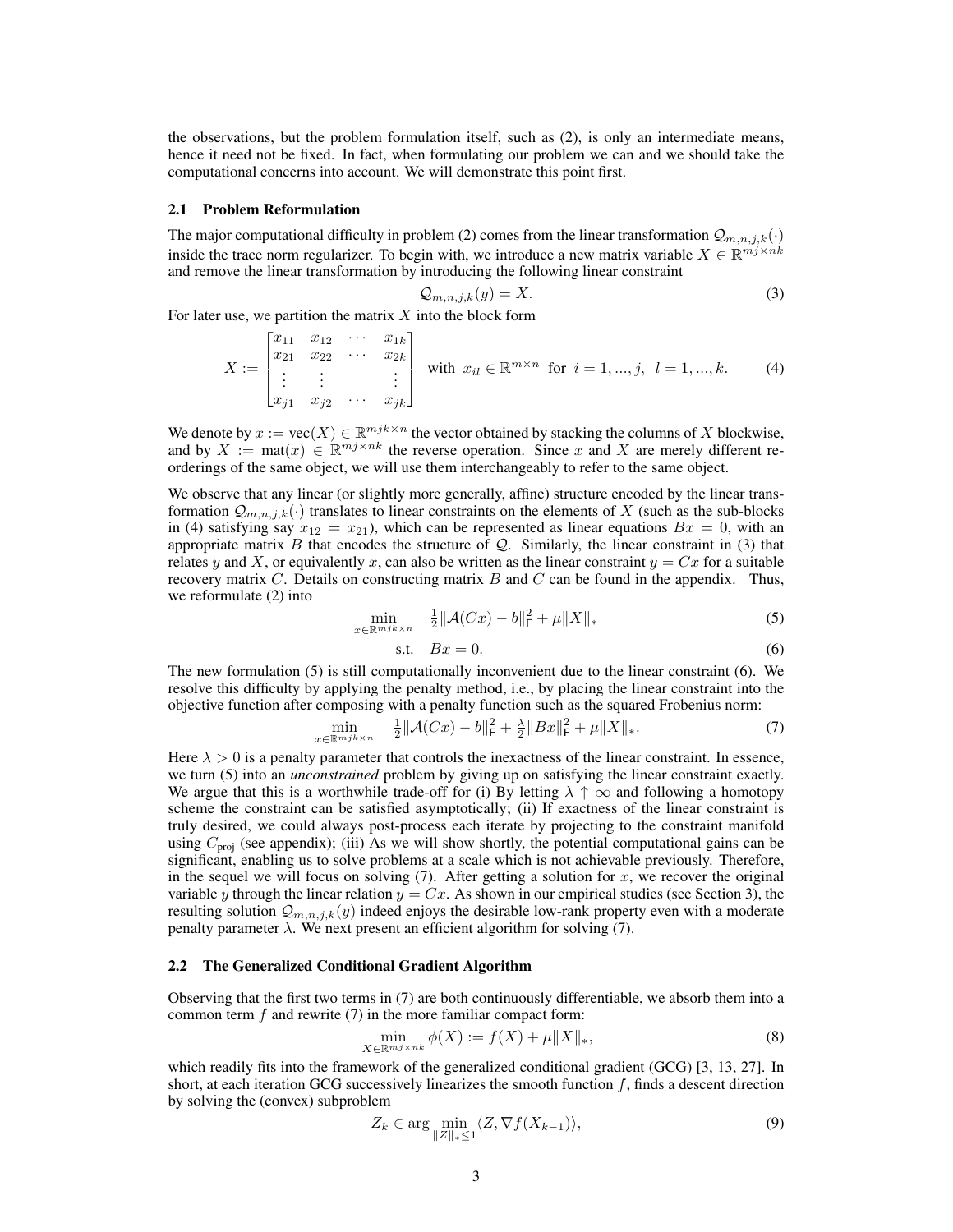<span id="page-3-3"></span>Algorithm 1 Generalized Conditional Gradient for Structured Matrix Rank Minimization

1: Initialize  $U_0$ ,  $V_0$ ; 2: for  $k = 1, 2, ...$  do

3:  $(u_k, v_k) \leftarrow$  top singular vector pair of  $-\nabla f(U_{k-1}V_{k-1});$ 

- 4: set  $\eta_k \leftarrow 2/(k+1)$ , and  $\theta_k$  by [\(13\)](#page-3-0);
- 5:  $U_{\text{init}} \leftarrow 2/(k+1)$ , and  $\sigma_k$  by (15);<br>5:  $U_{\text{init}} \leftarrow (\sqrt{1 \eta_k} U_{k-1}, \sqrt{\theta_k} u_k)$ ;  $V_{\text{init}} \leftarrow (\sqrt{1 \eta_k} V_{k-1}, \sqrt{\theta_k} v_k)$ ;
- 6:  $(U_k, V_k) \leftarrow \arg \min \psi(U, V)$  using initializer  $(U_{\text{init}}, V_{\text{init}})$ ;

$$
7: end for
$$

and then takes the convex combination  $X_k = (1 - \eta_k)X_{k-1} + \eta_k(\alpha_k Z_k)$  with a suitable step size  $\eta_k$ and scaling factor  $\alpha_k$ . Clearly, the efficiency of GCG heavily hinges on the efficacy of solving the subproblem [\(9\)](#page-2-5). In our case, the minimal objective is simply the matrix spectral norm of  $-\nabla f(X_k)$ and the minimizer can be chosen as the outer product of the top singular vector pair. Both can be computed essentially in linear time  $O(MN)$  using the Lanczos algorithm [\[7\]](#page-8-22).

To further accelerate the algorithm, we adopt the local search idea in [\[27\]](#page-8-15), which is based on the variational form of the trace norm [\[26\]](#page-8-23):

$$
||X||_* = \frac{1}{2} \min \{ ||U||_F^2 + ||V||_F^2 : X = UV \}.
$$
 (10)

The crucial observation is that [\(10\)](#page-3-1) is separable and smooth in the factor matrices  $U$  and  $V$ , although not jointly convex. We alternate between the GCG algorithm and the following nonconvex auxiliary problem, trying to get the best of both ends:

$$
\min_{U,V} \psi(U,V), \text{ where } \psi(U,V) = f(UV) + \frac{\mu}{2}(\|U\|_{\text{F}}^2 + \|V\|_{\text{F}}^2). \tag{11}
$$

Since our smooth function  $f$  is quadratic, it is easy to carry out a line search strategy for finding an appropriate  $\alpha_k$  in the convex combination  $X_{k+1} = (1 - \eta_k)X_k + \eta_k(\alpha_k Z_k) =: (1 - \eta_k)X_k + \theta_k Z_k$ , where

<span id="page-3-4"></span><span id="page-3-2"></span><span id="page-3-1"></span>
$$
\theta_k = \arg\min_{\theta \ge 0} h_k(\theta) \tag{12}
$$

is the minimizer of the function (on  $\theta \ge 0$ )

<span id="page-3-0"></span>
$$
h_k(\theta) := f((1 - \eta_k)X_k + \theta Z_k) + \mu(1 - \eta_k) \|X_k\|_* + \mu\theta.
$$
 (13)

In fact,  $h_k(\theta)$  upper bounds the objective function  $\phi$  at  $(1 - \eta_k)X_k + \theta Z_k$ . Indeed, using convexity,

$$
\phi((1 - \eta_k)X_k + \theta Z_k) = f((1 - \eta_k)X_k + \theta Z_k) + \mu \|(1 - \eta_k)X_k + \theta Z_k\|_*
$$
  
\n
$$
\leq f((1 - \eta_k)X_k + \theta Z_k) + \mu(1 - \eta_k) \|X_k\|_* + \mu \theta \|Z_k\|_*
$$
  
\n
$$
\leq f((1 - \eta_k)X_k + \theta Z_k) + \mu(1 - \eta_k) \|X_k\|_* + \mu \theta \quad \text{(as } \|Z_k\|_* \leq 1)
$$
  
\n
$$
= h_k(\theta).
$$

The reason to use the upper bound  $h_k(\theta)$ , instead of the true objective  $\phi((1 - \eta_k)X_k + \theta Z_k)$ , is to avoid evaluating the trace norm, which can be quite expensive. More generally, if  $f$  is not quadratic, we can use the quadratic upper bound suggested by the Taylor expansion. It is clear that  $\theta_k$  in [\(12\)](#page-3-2) can be computed in closed-form.

We summarize our procedure in Algorithm [1.](#page-3-3) Importantly, we note that the algorithm *explicitly* maintains a low-rank factorization  $X = UV$  throughout the iteration. In fact, we never need the product  $X$ , which is a crucial step in reducing the memory footage for large applications. The maintained low-rank factorization also allows us to more efficiently evaluate the gradient and its spectral norm, by carefully arranging the multiplication order. Finally, we remark that we need not wait until the auxiliary problem [\(11\)](#page-3-4) is fully solved; we can abort this local procedure whenever the gained improvement does not match the devoted computation. For the convergence guarantee we establish in Theorem 1 below, only the descent property  $\psi(U_kV_k) \leq \psi(U_{k-1}V_{k-1})$  is needed. This requirement can be easily achieved by evaluating  $\psi$ , which, unlike the original objective  $\phi$ , is computationally cheap.

# 2.3 Convergence analysis

<span id="page-3-5"></span>Having presented the generalized conditional gradient algorithm for our structured rank minimization problem, we now analyze its convergence property. We need the following standard assumption.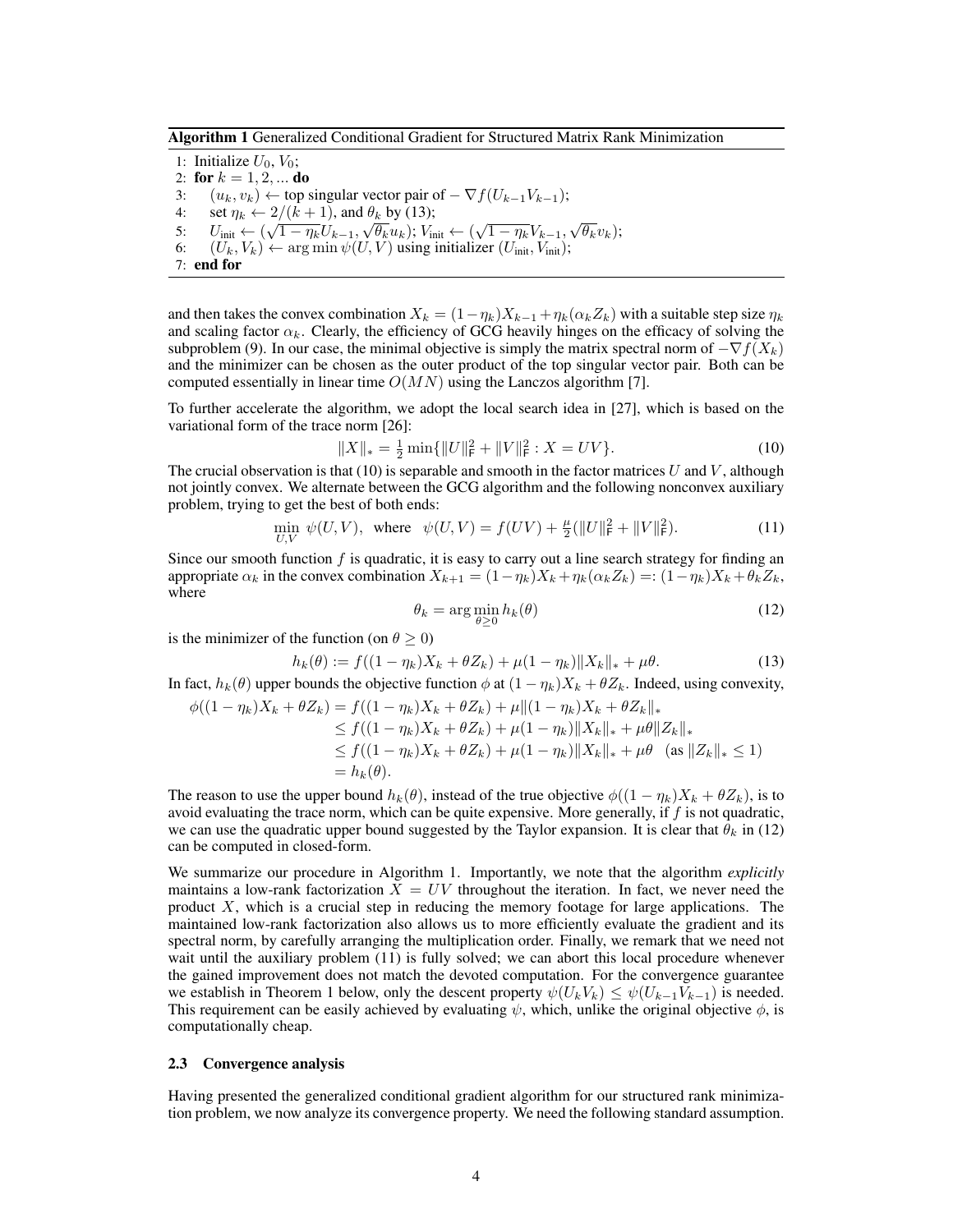**Assumption 1** *There exists some norm*  $\|\cdot\|$  *and some constant*  $L > 0$ *, such that for all*  $A, B \in$  $\mathbb{R}^{N \times M}$  and  $\eta \in (0,1)$ , we have

$$
f((1 - \eta)A + \eta B) \le f(A) + \eta \langle B - A, \nabla f(A) \rangle + \frac{L\eta^2}{2} ||B - A||^2.
$$

Most standard loss functions, such as the quadratic loss we use in this paper, satisfy Assumption [1.](#page-3-5)

We are ready to state the convergence property of Algorithm [1](#page-3-3) in the following theorem. To make the paper self-contained, we also reproduce the proof in the appendix.

**Theorem [1](#page-3-3)** Let Assumption 1 hold, X be arbitrary, and  $X_k$  be the k-th iterate of Algorithm 1 *applied on the problem* [\(7\)](#page-2-4)*, then we have*

<span id="page-4-1"></span>
$$
\phi(X_k) - \phi(X) \le \frac{2C}{k+1},\tag{14}
$$

*where* C *is some problem dependent absolute constant.*

Thus for any given accuracy  $\epsilon > 0$ , Algorithm [1](#page-3-3) will output an  $\epsilon$ -approximate (in the sense of function value) solution in at most  $O(1/\epsilon)$  steps.

## 2.4 Comparison with existing approaches

We briefly compare the efficiency of Algorithm [1](#page-3-3) with the state-of-the-art approaches; more thorough experimental comparisons will be conducted in Section 3 below. The per-step complexity of our algorithm is dominated by the subproblem [\(9\)](#page-2-5) which requires only the leading singular vector pair of the gradient. Using the Lanczos algorithm this costs  $O(MN)$  arithmetic operations [\[16\]](#page-8-19), which is significantly cheaper than the  $O(\min(M^2N, N^2M))$  complexity of [\[11\]](#page-8-7) (due to their need of full SVD). Other approaches such as [\[25\]](#page-8-17) and [\[17\]](#page-8-13) are even more costly.

# <span id="page-4-0"></span>3 Experiments

In this section, we present empirical results using our algorithms. Without loss of generality, we focus on two concrete structured rank minimization problems: (i) stochastic system realization (SSR); and (ii) 2-D spectral compressed sensing (SCS). Both problems involve minimizing the rank of two different structured matrices. For SSR, we compare different first-order methods to show the speedups offered by our algorithm. In the SCS problem, we show that our formulation can be generalized to more complicated linear structures and effectively recover unobserved signals.

## 3.1 Stochastic System Realization

Model. The SSR problem aims to find a minimal order autoregressive moving-average (ARMA) model, given the observation of noisy system output [\[11\]](#page-8-7). As a discrete linear time-invariant (LTI) system, an AMRA process can be represented by the following state-space model

$$
s_{t+1} = Ds_t + Eu_t, \ \ z_t = Fs_t + u_t, \ \ t = 1, 2, ..., T,
$$
\n
$$
(15)
$$

where  $s_t \in \mathbb{R}^r$  is the hidden state variable,  $u_t \in \mathbb{R}^n$  is driving white noise with covariance matrix G, and  $z_t \in \mathbb{R}^n$  is the system output that is observable at time t. It has been shown in [\[20\]](#page-8-8) that the system order  $r$  equals the rank of the block-Hankel matrix (see appendix for definition) constructed by the exact process covariance  $y_i = \mathbb{E}(z_t z_{t+i}^T)$ , provided that the number of blocks per column, j, is larger than the actual system order. Determining the rank  $r$  is the key to the whole problem, after which, the parameters  $D, E, F, G$  can be computed easily [\[17,](#page-8-13) [20\]](#page-8-8). Therefore, finding a low order system is equivalent to minimizing the rank of the Hankel matrix above, while remaining consistent with the observations.

Setup. The meaning of the following parameters can be seen in the text after E.q. [\(1\)](#page-0-0). We follow the experimental setup of [\[11\]](#page-8-7). Here,  $m = n$ ,  $p = n \times n(j + k - 1)$ , while  $v = (v_1, v_2, ..., v_{j+k-1})$ denotes the empirical process covariance calculated as  $v_i = \frac{1}{T} \sum_{t=1}^{T-i} z_{t+i} z_t^T$ , for  $1 \le i \le k$  and 0 otherwise. Let  $w = (w_1, w_2, ..., w_{j+k-1})$  be the observation matrix, where the  $w_i$  are all 1's for  $1 \leq i \leq k$ , indicating the whole block of  $v_i$  is observed, and all 0's otherwise (for unobserved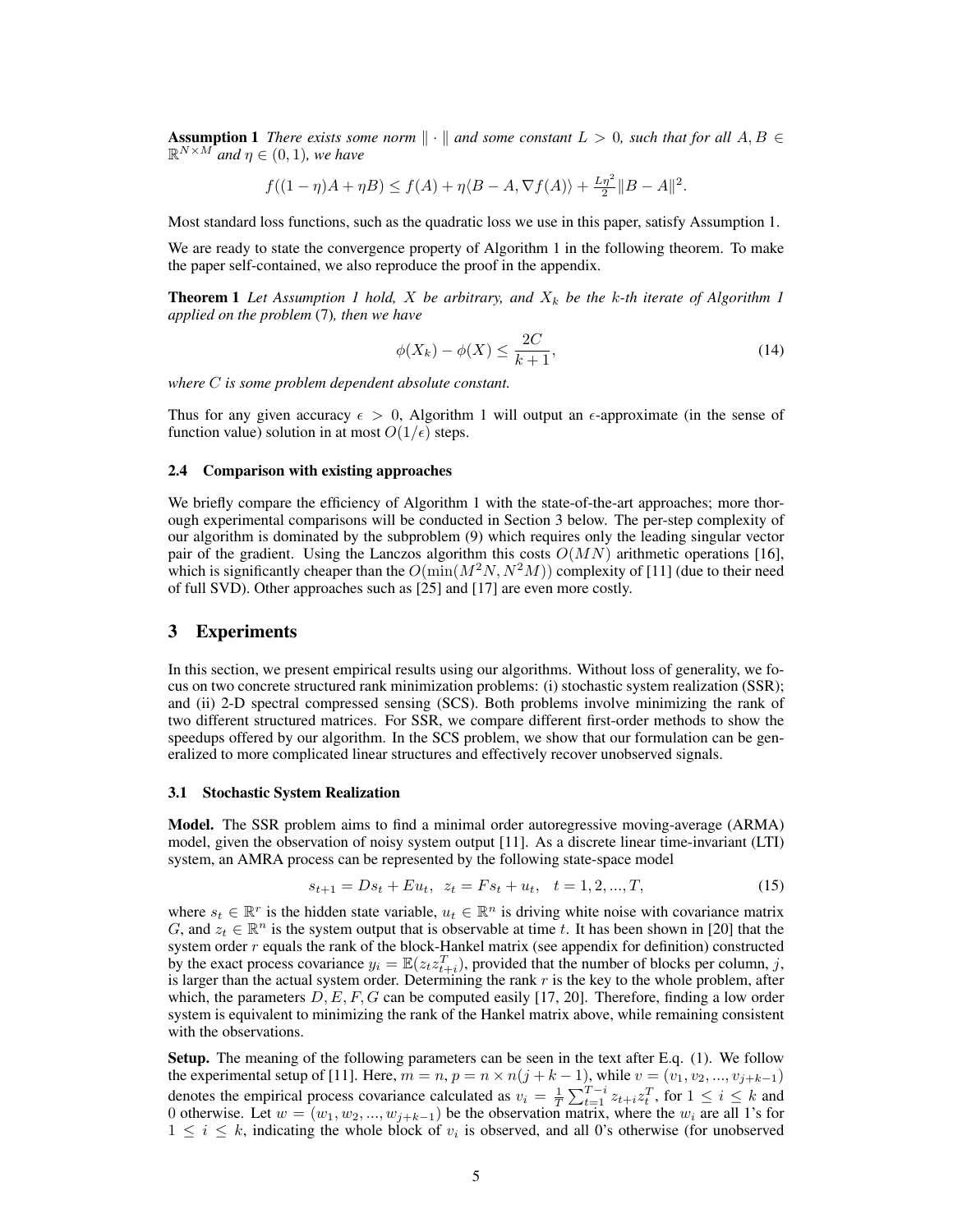blocks). Finally,  $A(y) = \text{vec}(w \circ y)$ ,  $b = \text{vec}(w \circ v)$ ,  $Q(y) = H_{n,n,j,k}(y)$ , where  $\circ$  is the elementwise product and is  $H_{n,n,j,k}(\cdot)$  the Hankel matrix (see Appendix for the corresponding B and C).

**Data generation.** Each entry of the matrices  $D \in \mathbb{R}^{r \times r}$ ,  $E \in \mathbb{R}^{r \times n}$ ,  $F \in \mathbb{R}^{n \times r}$  is sampled from a Gaussian distribution  $N(0, 1)$ . Then they are normalized to have unit nuclear norm. The initial state vector  $s_0$  is drawn from  $N(0, I_r)$  and the input white noise  $u_t$  from  $N(0, I_n)$ . The measurement noise is modeled by adding an  $\sigma \xi$  term to the output  $z_t$ , so the actual observation is  $\overline{z}_t = z_t + \sigma \xi$ , where each entry of  $\xi \in \mathbb{R}^n$  is a standard Gaussian noise, and  $\sigma$  is the noise level. Throughout this experiment, we set  $T = 1000$ ,  $\sigma = 0.05$ , the maximum iteration limit as 100, and the stopping criterion as  $||x_{k+1} - x_k||_F < 10^{-3}$  or  $\frac{|\phi_{k+1} - \phi_k|}{|\min(\phi_{k+1}, \phi_k)|} < 10^{-3}$ . The initial iterate is a matrix of all ones.

Algorithms. We compare our approach with the state-of-the-art competitors, i.e., the first-order methods proposed in [\[11\]](#page-8-7). Other methods, such as those in [\[15,](#page-8-16) [17,](#page-8-13) [25\]](#page-8-17) suffer heavier computation cost per iteration, and are thus omitted from comparison. Fazel et al. [\[11\]](#page-8-7) aim to solve either the primal or dual form of problem [\(2\)](#page-1-0), using primal ADMM (PADMM), a variant of primal ADMM (PADMM2), a variant of dual ADMM (DADMM2), and a dual proximal point algorithm (DPPA). As for solving [\(7\)](#page-2-4), we implemented generalized conditional gradient (GCG) and its local search variant (GCGLS). We also implemented the accelerated projected gradient with singular value thresholding (APG-SVT) to solve [\(8\)](#page-2-6) by adopting the FISTA [\[2\]](#page-8-24) scheme. To fairly compare both lines of methods for different formulations, in each iteration we track their objective values, the squared loss  $\frac{1}{2} \|\mathcal{A}(Cx) - b\|_F^2$  (or  $\frac{1}{2} \|\mathcal{A}(y) - b\|_F^2$ ), and the rank of the Hankel matrix  $H_{m,n,j,k}(y)$ . Since square loss measures how well the model fits the observations, and the Hankel matrix rank approximates the system order, comparison of these quantities obtained by different methods is meaningful.

**Result 1: Efficiency and Scalability.** We compare the performance of different methods on two sizes of problems, and the result is shown in Figure [2.](#page-6-0) The most important observation is, our approach GCGLS/GCG significantly outperform the remaining competitors in term of running time. It is easy to see from Figure [2\(a\)](#page-6-1) and [2\(b\)](#page-6-2) that both the objective value and square loss by GCGLS/GCG drop drastically within a few seconds and is at least one order of magnitude faster than the runner-up competitor (DPPA) to reach a stable stage. The rest of baseline methods cannot even approach the minimum values achieved by GCGLS/GCG within the iteration limit. Figure  $2(d)$  and  $2(e)$  show that such advantage is amplified as size increases, which is consistent with the theoretical finding. Then, not surprisingly, we observe that the competitors become even slower if the problem size continues growing. Hence, we only test the scalability of our approach on larger sized problems, with the running time reported in Figure [1.](#page-5-0) We can see that the running time of GCGLS grows linearly w.r.t. the size  $MN$ , again consistent with previous analysis.

Result 2: Rank of solution. We also report the rank of  $H_{n,n,j,k}(y)$  versus the running time in Figure [2\(c\)](#page-6-5) and [2\(f\),](#page-6-6) where  $y = Cx$  if we solve [\(2\)](#page-1-0) or y directly comes from the solution of [\(7\)](#page-2-4). The rank is computed as the number of singular values larger than  $10^{-3}$ . For the GCGLS/GCG, the iterate starts from a low rank estimation and then gradually approaches the true one. However, for other competitors, the iterate first jumps to a full rank matrix and the rank of later iterate drops gradually. Given that the solution is intrinsically of low rank, GCGLS/GCG will probably find the desired one more efficiently. In view of this, the working memory of GCGLS is usually much smaller than the competitors, as it uses two low rank matrices  $U, V$  to represent but never materialize the solution until necessary.

<span id="page-5-0"></span>

Figure 1: Scalability of GCGLS and GCG. The size  $(M, N)$  is labeled out.

#### 3.2 Spectral Compressed Sensing

In this part we apply our formulation and algorithm to another application, spectral compressed sensing (SCS), a technique that has by now been widely used in digital signal processing applications [\[6,](#page-8-9) [9,](#page-8-25) [29\]](#page-8-26). We show in particular that our reformulation [\(7\)](#page-2-4) can effectively and rapidly recover partially observed signals.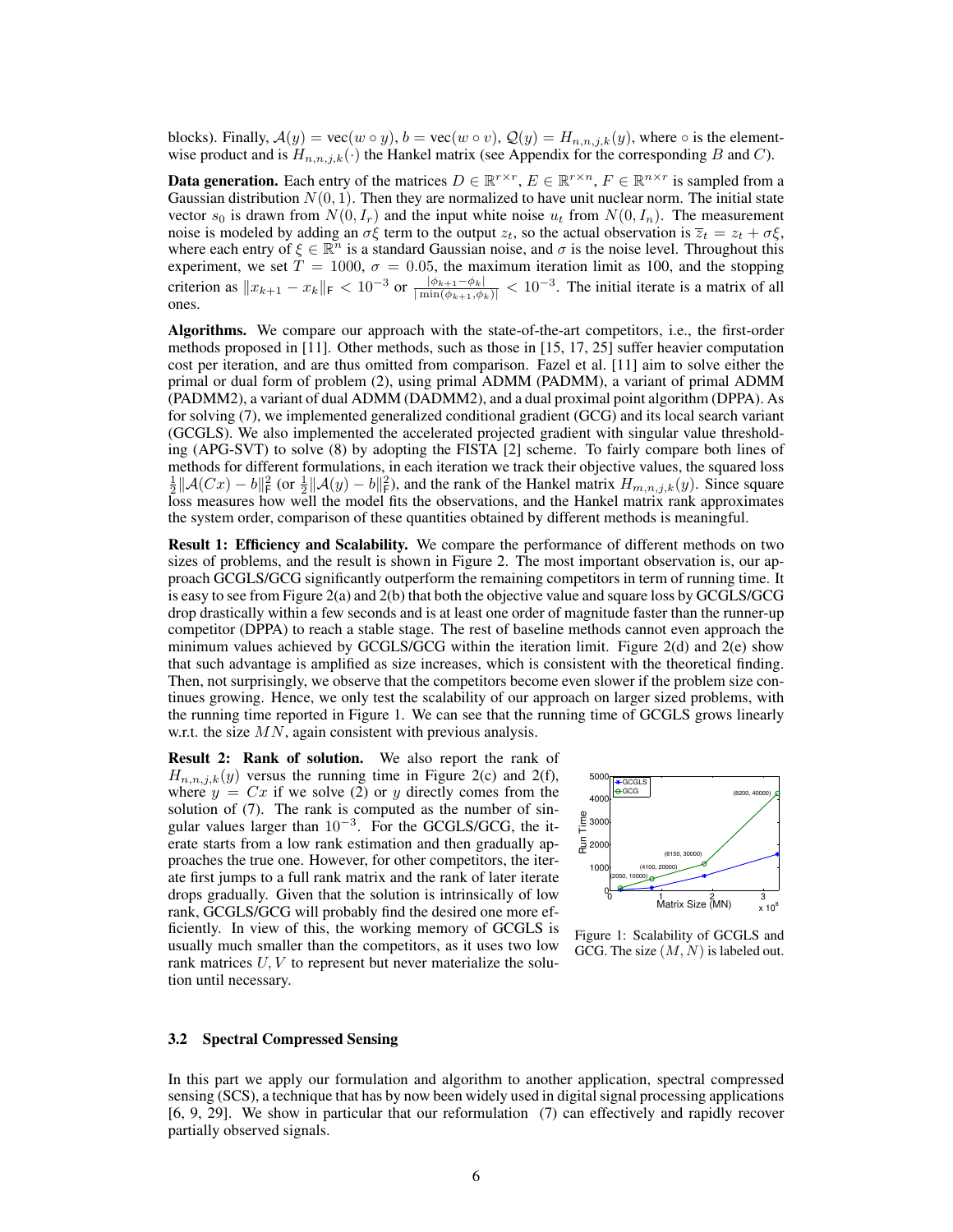<span id="page-6-5"></span><span id="page-6-2"></span><span id="page-6-1"></span><span id="page-6-0"></span>

<span id="page-6-4"></span><span id="page-6-3"></span>Figure 2: Stochastic System Realization problem with  $j = 21, k = 100, r = 10, \mu = 1.5$  for formulation [\(2\)](#page-1-0) and  $\mu = 0.1$  for [\(7\)](#page-2-4). The first row corresponds to the case  $M = 420$ ,  $N = 2000$ ,  $n = m = 20$ , . The second row corresponds to the case  $M = 840, \overline{N} = 4000, n = m = 40$ .

Model. The problem of spectral compressed sensing aims to recover a frequency-sparse signal from a small number of observations. The 2-D signal  $Y(k, l)$ ,  $0 < k \leq n_1, 0 < l \leq n_2$  is supposed to be the superposition of  $r$  2-D sinusoids of arbitrary frequencies, i.e. (in the DFT form)

<span id="page-6-6"></span>
$$
Y(k,l) = \sum_{i=1}^{r} d_i e^{j2\pi (kf_{1i} + lf_{2i})} = \sum_{i=1}^{r} d_i (e^{j2\pi f_{1i}})^k (e^{j2\pi f_{2i}})^l
$$
(16)

where  $d_i$  is the amplitudes of the *i*-th sinusoid and  $(f_{xi}, f_{yi})$  is its frequency.

Inspired by the conventional matrix pencil method [\[14\]](#page-8-27) for estimating the frequencies of sinusoidal signals or complex sinusoidal (damped) signals, the authors in [\[6\]](#page-8-9) propose to arrange the observed data into a 2-fold Hankel matrix whose rank is bounded above by  $r$ , and formulate the 2-D spectral compressed sensing problem into a rank minimization problem with respect to the 2-fold Hankel structure. This 2-fold structure is a also linear structure, as we explain in the appendix. Given limited observations, this problem can be viewed as a matrix completion problem that recovers a low-rank matrix from partially observed entries while preserving the pre-defined linear structure. The trace norm heuristic for rank  $(\cdot)$  is again used here, as it is proved by [\[5\]](#page-8-28) to be an exact method for matrix completion provided that the number of observed entries satisfies the corresponding information theoretic bound.

**Setup.** Given a partial observed signal  $\overline{Y}$  with  $\Omega$  as the observation index set, we adopt the formulation [\(7\)](#page-2-4) and thus aim to solve the following problem:

$$
\min_{X \in \mathbb{R}^{M \times N}} \frac{1}{2} \| P_{\Omega}(\text{mat}(Cx)) - P_{\Omega}(\overline{Y}) \|_{\mathsf{F}}^2 + \frac{\lambda}{2} \|Bx\|_{\mathsf{F}}^2 + \mu \|X\|_* \tag{17}
$$

where  $x = \text{vec}(X)$ , mat( $\cdot$ ) is the inverse of the vectorization operator on Y. In this context, as before,  $A = P_{\Omega}, b = P_{\Omega}(\overline{Y})$ , where  $P_{\Omega}(\overline{Y})$  only keeps the entries of  $\overline{Y}$  in the index set  $\Omega$  and vanishes the others,  $Q(Y) = H_{k_1}^{(2)}$  $k_{1,k_2}^{(2)}(Y)$  is the two-fold Hankel matrix, and corresponding B and C can be found in the appendix to encode  $H_{k_1}^{(2)}$  $k_{1,k_2}(Y) = X$ . Further, the size of matrix here is  $M = k_1 k_2, N = (n_1 - k_1 + 1)(n_2 - k_2 + 1).$ 

Algorithm. We apply our generalized conditional gradient method with local search (GCGLS) to solve the spectral compressed sensing problem, using the reformulation discussed above. Following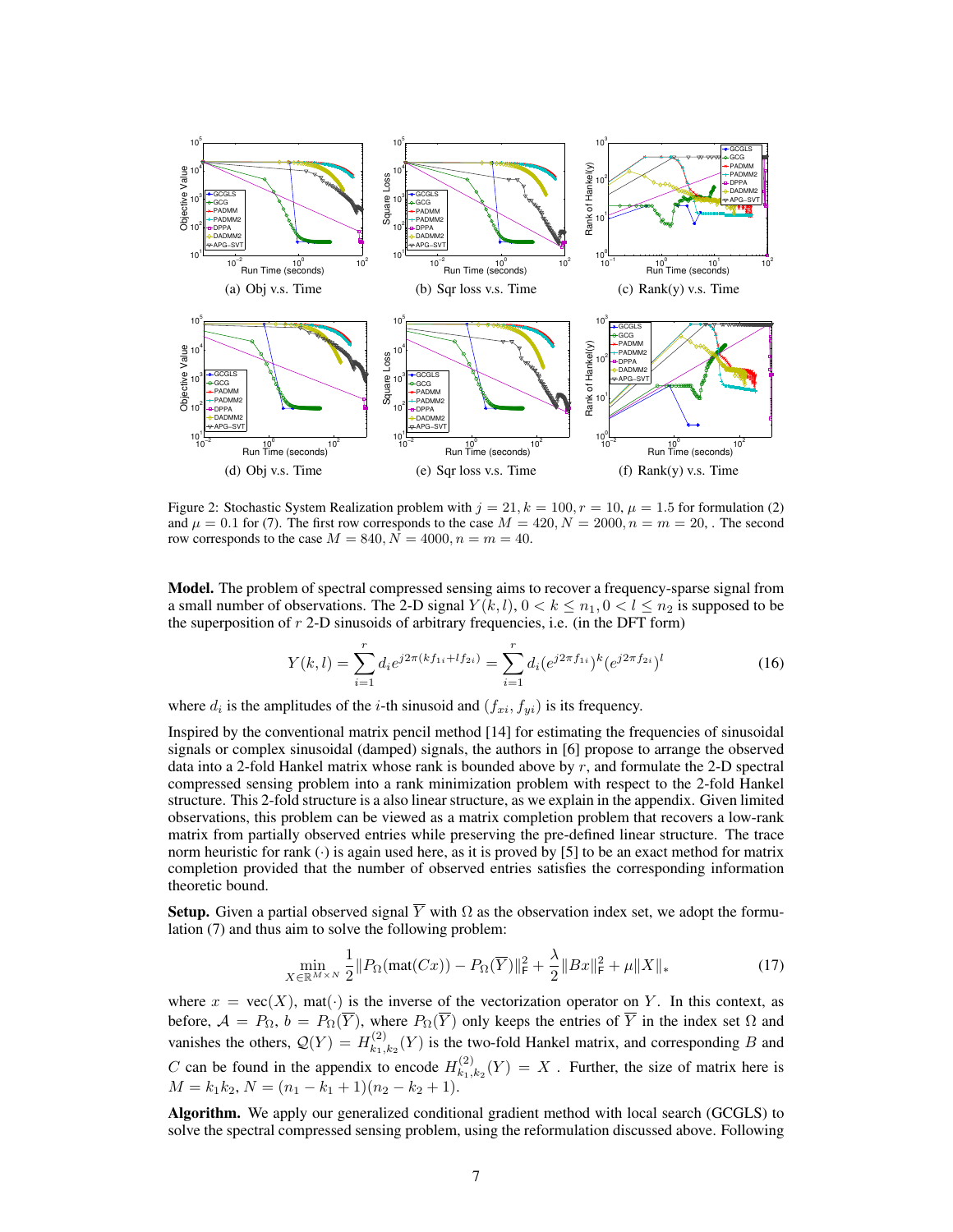<span id="page-7-3"></span><span id="page-7-2"></span><span id="page-7-1"></span><span id="page-7-0"></span>

<span id="page-7-5"></span><span id="page-7-4"></span>Figure 3: Spectral Compressed Sensing problem with parameters  $n_1 = n_2 = 101$ ,  $r = 6$ , solved with our GCGLS algorithm using  $k_1 = k_2 = 8, \mu = 0.1$ . The 2-D signals in the first row are colored by the jet colormap. The second row shows the 1-D signal extracted from the first column of the data matrix.

the experiment setup in [\[6\]](#page-8-9), we generate a ground truth data matrix  $Y \in \mathbb{R}^{101 \times 101}$  through a superposition of  $r = 6$  2-D sinusoids, randomly reveal 20% of the entries, and add i.i.d Gaussian noise with amplitude signal-to-noise ratio 10.

**Result.** The results on the SCS problem are shown in Figure [3.](#page-7-0) The generated true 2-D signal  $Y$  is shown in Figure [3\(a\)](#page-7-1) using the jet colormap. The  $20\%$  observed entries of Y are shown in Figure [3\(b\),](#page-7-2) where the white entries are unobserved. The signal recovered by our GCGLS algorithm is shown in Figure [3\(c\).](#page-7-3) Comparing with the true signal in Figure [3\(a\),](#page-7-1) we can see that the result of our CGCLS algorithm is pretty close to the truth. To demonstrate the result more clearly, we extract a single column as a 1-D signals for further inspection. Figure [3\(d\)](#page-7-4) plots the original signal (blue line) as well as the observed ones (red dot), both from the first column of the 2-D signals. In [3\(e\),](#page-7-5) the recovered signal is represented by the red dashed dashed curve. It matches the original signal with significantly large portion, showing the success of our method in recovering partially observed 2-D signals from noise. Since the 2-fold structure used in this experiment is more complicated than that in the previous SSR task, this experiment further validates our algorithm on more complicated problems.

# 4 Conclusion

In this paper, we address the structured matrix rank minimization problem. We first formulate the problem differently, so that it is amenable to adapt the Generalized Conditional Gradient Method. By doing so, we are able to achieve the complexity  $O(MN)$  per iteration with a convergence rate  $O\left(\frac{1}{\epsilon}\right)$ . Then the overall complexity is by far the lowest compared to state-of-the-art methods for the structured matrix rank minimization problem. Our empirical studies on stochastic system realization and spectral compressed sensing further confirm the efficiency of the algorithm and the effectiveness of our reformulation.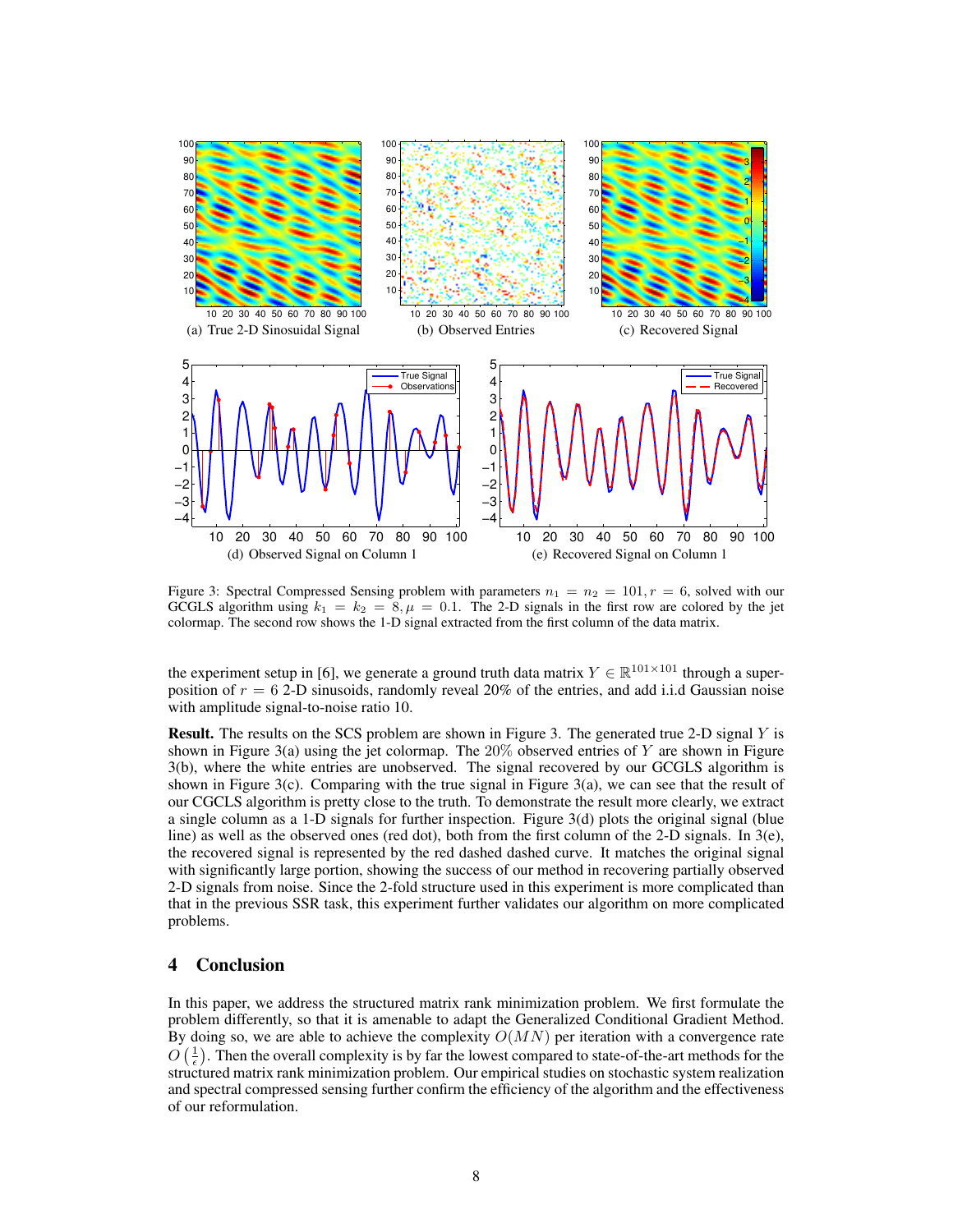# References

- <span id="page-8-10"></span>[1] B. Balle and M. Mohri. Spectral learning of general weighted automata via constrained matrix completion. In *NIPS*, pages 2168–2176, 2012.
- <span id="page-8-24"></span>[2] A. Beck and M. Teboulle. A fast iterative shrinkage-thresholding algorithm for linear inverse problems. *SIAM J. Imaging Sciences*, 2(1):183–202, 2009.
- <span id="page-8-20"></span>[3] K. Bredies, D. A. Lorenz, and P. Maass. A generalized conditional gradient method and its connection to an iterative shrinkage method. *Computational Optimization and Applications*, 42(2):173–193, 2009.
- <span id="page-8-6"></span>[4] J. A. Cadzow. Signal enhancement: A composite property mapping algorithm. *IEEE Transactions on Acoustics, Speech and Signal Processing*, pages 39–62, 1988.
- <span id="page-8-28"></span>[5] E. J. Candès and T. Tao. The power of convex relaxation: near-optimal matrix completion. *IEEE Transactions on Information Theory*, 56(5):2053–2080, 2010.
- <span id="page-8-9"></span>[6] Y. Chen and Y. Chi. Spectral compressed sensing via structured matrix completion. In *ICML*, pages 414–422, 2013.
- <span id="page-8-22"></span>[7] J. K. Cullum and R. A. Willoughby. *Lanczos Algorithms for Large Symmetric Eigenvalue Computations, Vol. 1*. Elsevier, 2002.
- <span id="page-8-11"></span>[8] T. Ding, M. Sznaier, and O. I. Camps. A rank minimization approach to video inpainting. In *ICCV*, pages 1–8, 2007.
- <span id="page-8-25"></span>[9] M. F. Duarte and R. G. Baraniuk. Spectral compressive sensing. *Applied and Computational Harmonic Analysis*, 35(1):111–129, 2013.
- <span id="page-8-0"></span>[10] M. Fazel. *Matrix rank minimization with applications*. PhD thesis, Stanford University, 2002.
- <span id="page-8-7"></span>[11] M. Fazel, T. K. Pong, D. Sun, and P. Tseng. Hankel matrix rank minimization with applications to system identification and realization. *SIAM J. Matrix Analysis Applications*, 34(3):946–977, 2013.
- <span id="page-8-18"></span>[12] M. Frank and P. Wolfe. An algorithm for quadratic programming. *Naval Research Logistics Quarterly*, 3:95–110, 1956.
- <span id="page-8-21"></span>[13] Z. Harchaoui, A. Juditsky, and A. Nemirovski. Conditional gradient algorithms for machine learning. In *NIPS Workshop on Optimization for ML.*, 2012.
- <span id="page-8-27"></span>[14] Y. Hua. Estimating two-dimensional frequencies by matrix enhancement and matrix pencil. *IEEE Transactions on Signal Processing*, 40(9):2267–2280, 1992.
- <span id="page-8-16"></span>[15] M. Ishteva, K. Usevich, and I. Markovsky. Factorization approach to structured low-rank approximation with applications. *SIAM J. Matrix Analysis Applcations*, 35(3):1180–1204, 2014.
- <span id="page-8-19"></span>[16] M. Jaggi. Revisiting Frank-Wolfe: Projection-free sparse convex optimization. In *ICML*, pages 427–435, 2013.
- <span id="page-8-13"></span>[17] Z. Liu and L. Vandenberghe. Semidefinite programming methods for system realization and identification. In *CDC*, pages 4676–4681, 2009.
- <span id="page-8-14"></span>[18] Z. Liu and L. Vandenberghe. Interior-point method for nuclear norm approximation with application to system identification. *SIAM J. Matrix Analysis Applications*, 31(3):1235–1256, 2009.
- <span id="page-8-3"></span>[19] Z. Liu, A. Hansson, and L. Vandenberghe. Nuclear norm system identification with missing inputs and outputs. *Systems & Control Letters*, 62(8):605–612, 2013.
- <span id="page-8-8"></span>[20] J. Mari, P. Stoica, and T. McKelvey. Vector ARMA estimation: a reliable subspace approach. *IEEE Transactions on Signal Processing*, 48(7):2092–2104, 2000.
- <span id="page-8-4"></span>[21] I. Markovsky. Structured low-rank approximation and its applications. *Automatica*, 44(4):891–909, 2008.
- <span id="page-8-1"></span>[22] B. Recht, M. Fazel, and P. A. Parrilo. Guaranteed minimum-rank solutions of linear matrix equations via nuclear norm minimization. *SIAM Review*, 52(3):471–501, 2010.
- <span id="page-8-2"></span>[23] J. D. M. Rennie and N. Srebro. Fast maximum margin matrix factorization for collaborative prediction. In *ICML*, pages 713–719, 2005.
- <span id="page-8-12"></span>[24] P. J. Shin, P. E. Larson, M. A. Ohliger, M. Elad, J. M. Pauly, D. B. Vigneron, and M. Lustig. Calibrationless parallel imaging reconstruction based on structured low-rank matrix completion. *Magnetic Resonance in Medicine*, 2013.
- <span id="page-8-17"></span>[25] M. Signoretto, V. Cevher, and J. A. Suykens. An SVD-free approach to a class of structured low rank matrix optimization problems with application to system identification. Technical report, K.U.Leuven, 2013. 13-44, ESTA-SISTA.
- <span id="page-8-23"></span>[26] N. Srebro, J. D. M. Rennie, and T. Jaakkola. Maximum-margin matrix factorization. In *NIPS*, 2004.
- <span id="page-8-15"></span>[27] X. Zhang, Y. Yu, and D. Schuurmans. Accelerated training for matrix-norm regularization: A boosting approach. In *NIPS*, pages 2915–2923, 2012.
- <span id="page-8-5"></span>[28] J. Zhou, J. Chen, and J. Ye. Multi-task learning: theory, algorithms, and applications. SIAM Data Mining Tutorial, 2012.
- <span id="page-8-26"></span>[29] X. Zhu and M. Rabbat. Graph spectral compressed sensing. Technical report, McGill University, Tech. Rep, 2011.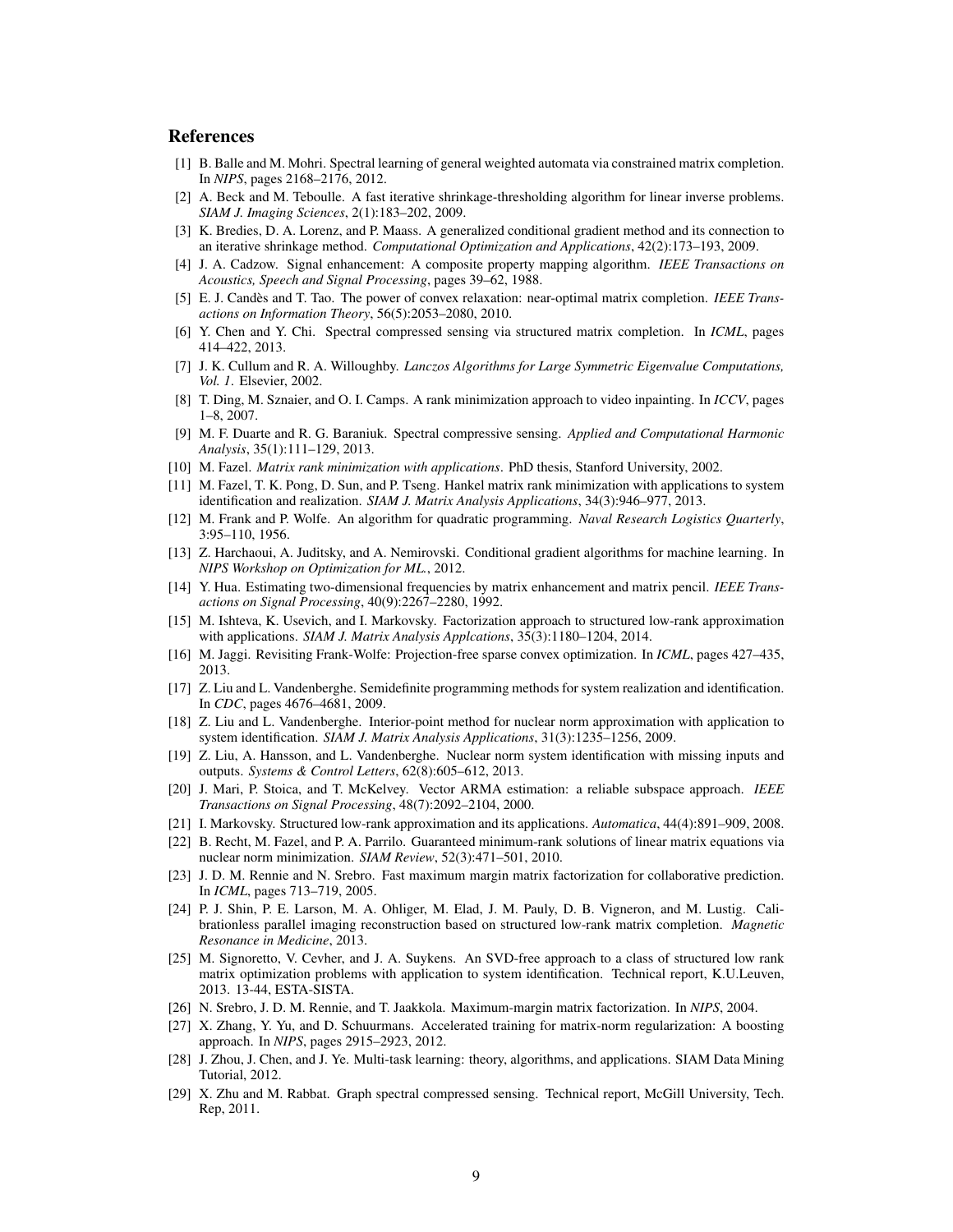# Appendix: Efficient Structured Matrix Rank Minimization

## Proof of Theorem 1

The proof follows the line of that in [\[27\]](#page-8-15). Fix the "competitor"  $X$ . We first show that

<span id="page-9-0"></span>
$$
\phi(X_k) \le (1 - \eta_k)\phi(X_{k-1}) + \eta_k\phi(X) + \frac{C_k \eta_k^2}{2},
$$
\n(18)

where  $C_k := L \cdot \left\| \|X\|_* Z_k - X_{k-1} \right\|$  $\alpha$ <sup>2</sup>. Indeed,

$$
\phi(X_k) = f(X_k) + \mu \|X_k\|_{*}
$$
\n
$$
= \min_{\theta \geq 0} f((1 - \eta_k)X_{k-1} + \theta Z_k) + \mu(1 - \eta_k) \|X_{k-1}\|_{*} + \mu \theta
$$
\n[ (12)]\n
$$
\leq f((1 - \eta_k)X_{k-1} + \eta_k \|X\|_{*} Z_k) + \mu(1 - \eta_k) \|X_{k-1}\|_{*} + \mu \eta_k \|X\|_{*}
$$
\n[ (12)]\n
$$
\leq f(X_{k-1}) + \eta_k \|X\|_{*} Z_k - X_{k-1}, \nabla f(X_{k-1}) \rangle + \frac{C_k \eta_k^2}{2} + \mu(1 - \eta_k) \|X_{k-1}\|_{*} + \mu \eta_k \|X\|_{*}
$$
\n[Assumption 1]\n
$$
= \phi(X_{k-1}) + \eta_k \|X\|_{*} Z_k - X_{k-1}, \nabla f(X_{k-1}) \rangle + \frac{C_k \eta_k^2}{2} - \mu \eta_k \|X_{k-1}\|_{*} + \mu \eta_k \|X\|_{*}
$$
\n[Assumption 1]\n
$$
\leq \min_{Y: \|Y\|_{*} \leq \|X\|_{*}} \phi(X_{k-1}) + \eta_k \langle Y - X_{k-1}, \nabla f(X_{k-1}) \rangle + \frac{C_k \eta_k^2}{2} - \mu \eta_k \|X_{k-1}\|_{*} + \mu \eta_k \|X\|_{*}
$$
\n[ (9)]\n
$$
\leq \min_{Y: \|Y\|_{*} \leq \|X\|_{*}} \phi(X_{k-1}) + \eta_k (f(Y) - f(X_{k-1})) + \frac{C_k \eta_k^2}{2} - \mu \eta_k \|X_{k-1}\|_{*} + \mu \eta_k \|X\|_{*}
$$
\n[ convexity of f]\n
$$
= (1 - \eta_k) \phi(X_{k-1}) + \eta_k \min_{Y: \|Y\|_{*} \leq \|X\|_{*}}
$$
\n
$$
= (1 - \eta_k) \phi(X_{k-1}) + \eta_k \phi(X) + \frac{C_k \eta_k^2}{2}.
$$

Note that we only need the local search (line 6 of Algorithm 1) to satisfy the descent property  $\psi(U_kV_k) \leq \psi(U_{k-1}V_{k-1})$ , so that by induction  $\psi(U_kV_k) \leq \psi(U_0V_0) = C_0$  for some constant  $C_0$ . Thus  $||X_k|| = ||U_kV_k||$  is uniformly bounded, meaning that the term  $C_k$  in [\(18\)](#page-9-0) can be bounded by a universal constant  $C'$  (which depends on the competitor X that we fix throughout).

Therefore, we have

<span id="page-9-1"></span>
$$
\phi(X_k) \le (1 - \eta_k)\phi(X_{k-1}) + \eta_k\phi(X) + \frac{C'\eta_k^2}{2},\tag{19}
$$

Let  $C = \max(C', \phi(X_1) - \phi(X))$ . Then we show by induction that [\(14\)](#page-4-1) holds.

- 1. When  $k = 1$ ,  $\phi(X_1) \phi(X) \leq C$ , [\(14\)](#page-4-1) holds.
- 2. Suppose Theorem 1 holds for the k-th steps, i.e.  $\phi(X_k) \phi(X) \leq \frac{2C}{k+1}$ , we show that it also holds for the  $(k + 1)$ -th step. Indeed, by [\(19\)](#page-9-1) and  $\eta_{k+1} = \frac{2}{k+2}$ , we have

$$
\phi(X_{k+1}) - \phi(X) \le (1 - \eta_{k+1})(\phi(X_k) - \phi(X)) + \frac{C'\eta_{k+1}^2}{2}
$$
  

$$
\le \frac{k}{k+2} \cdot \frac{2C}{k+1} + \frac{2C}{(k+2)^2}
$$
  

$$
= \frac{2C(k^2 + 3k + 1)}{(k+1)(k+2)^2}
$$
  

$$
\le \frac{2C}{k+2}.
$$

This concludes the proof of Theorem 1 for all steps  $k$ .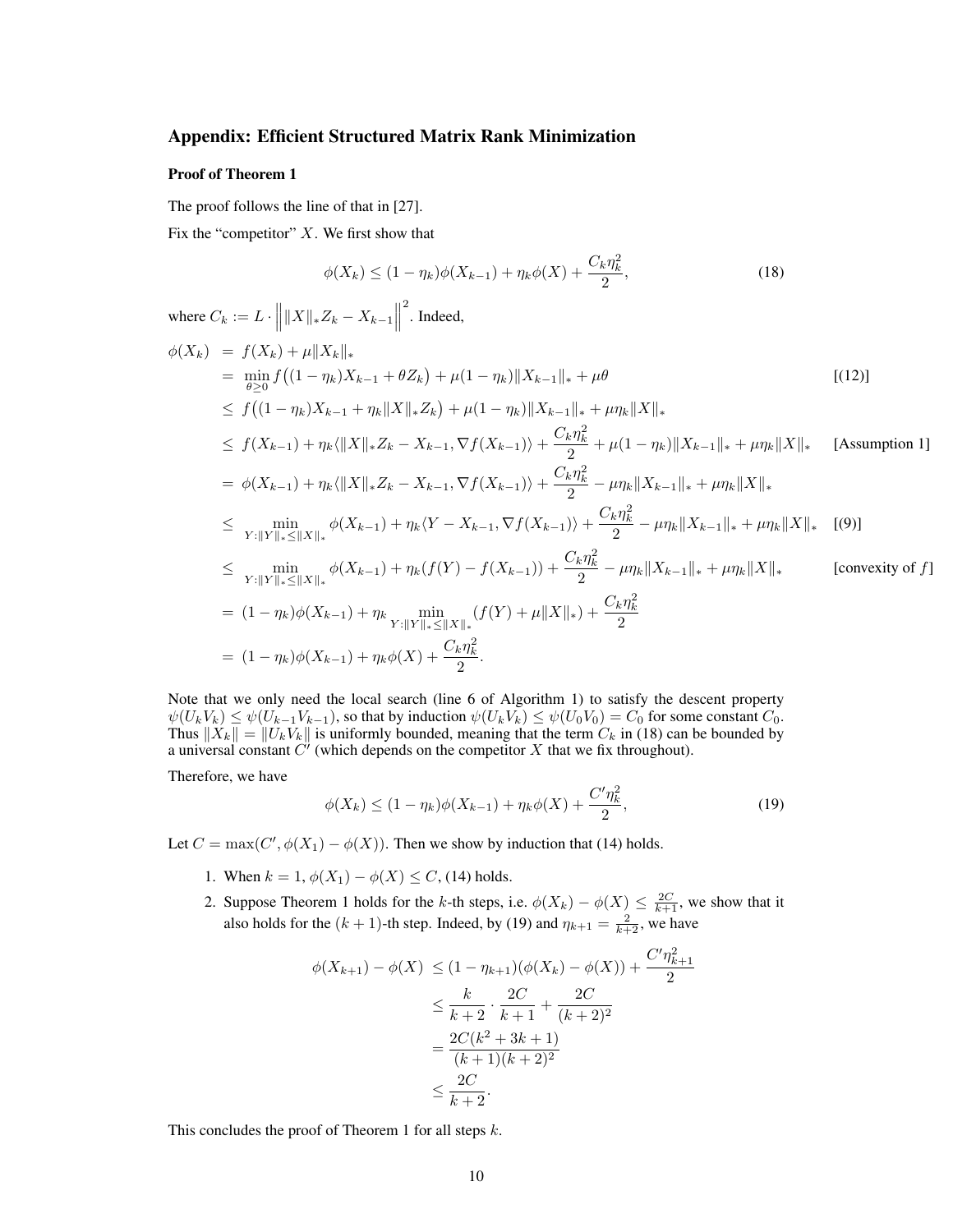## Linear Structured Matrices and the corresponding Matrix  $B$  and  $C$

#### General Linear Matrix Structures

In general, linear matrix structures are defined [\[15\]](#page-8-16) as:

$$
\mathcal{Q}(y) = Q_0 + \sum_{k=1}^{n_y} Q_k y_k \tag{20}
$$

where  $Q_k \in \mathbb{R}^{m \times n}$ ,  $0 \le k \le n_y$  and  $y \in \mathbb{R}^{n_y}$  is the given data. Let  $Q_{k,i}$   $(i \le mn)$  be the *i*'th element in  $\text{vec}(Q_k)$ .

We further assume that (1)  $Q_0 = 0$ , (2) each  $Q_k$  is a (0,1)-matrix and (3) for  $\forall i \leq mn$ , there exists at most one k such that  $Q_{k,i} = 1$ . In other words, each element in the structured matrix  $Q(y)$  either equals to one element in  $y$ , or is 0. Most of the linear matrix structures, including block-Hankel and 2-fold Hankel used in our experiments, as well as Toeplitz, Sylvester and circulant, satisfy this assumption.

We claim that for any structure  $Q : \mathbb{R}^{n_y} \to \mathbb{R}^{m \times n}$  under this assumption, we can construct a "structure preserving matrix" B and a "recovery matrix" C such that for any  $\hat{X} \in \mathbb{R}^{m \times n}$ 

<span id="page-10-0"></span>
$$
B\text{vec}(X) = 0 \Longleftrightarrow \exists y \in \mathbb{R}^{n_y}, \text{ s.t. } X = \mathcal{Q}(y) \text{ and } C\text{vec}(X) = y \tag{21}
$$

or in other words,  $B\text{vec}(X) = 0 \Leftrightarrow X \in \text{image}(\mathcal{Q})$ , where  $\text{image}(\mathcal{Q}) := \{ \mathcal{Q}(y) | y \in \mathbb{R}^{n_y} \}$ . B can be viewed as the Lagrangian of the structural constraint.

The matrix B can be constructed in the following way. Let  $d_k^j$  be the position of the jth 1 in vec( $Q_k$ ). Let  $|Q_k|$  be the number of 1's in  $Q_k$ . The structure defined above requires that for any  $X \in \text{image}(Q)$ , each pair of  $(X_{d_k^j}, X_{d_k^{j+1}})$  must be equal. Since there are totally  $T = \sum_{k=1}^{n_y} (|Q_k| -$ 1) such pairs, B can be constructed as a  $T \times mn$  sparse matrix by only assigning  $B_{t,d_k^j} = 1$ ,  $B_{t,d_k^{j+1}} = -1$  for the tth pair of  $X_{d_k^j} = X_{d_k^{j+1}}$  constraint. In case we need to enforce some elements of  $\overline{X}$  to be zero, we may add more rows to  $\overline{B}$  with only one 1 per row at the position of the focused element.

The matrix C can be constructed as a  $n_y \times mn$  sparse matrix by assigning  $C_{k,d_k^j} = 1/|Q_k|$  and leaving other entries 0. Note that this C can be applied to arbitary  $X \in \mathbb{R}^{m \times n}$  as an orthogonal projection onto image $(Q)$ , i.e.

$$
\mathcal{Q}(C\text{vec}(X)) = \underset{\hat{X} \in \text{image}(\mathcal{Q})}{\arg\min} \ \|\hat{X} - X\|_{\mathsf{F}}^2
$$

Thus we call this C the projection matrix  $C_{\text{proj}}$ . One may refer to the Appendix of [\[15\]](#page-8-16) for the proof.  $C$  can be also constructed in other ways to satisfy [\(21\)](#page-10-0), for instance, a sparser  $C$  can be constructed by assigning only  $C_{k,d_k^1} = 1$  for  $1 \le k \le n_y$ . It's easy to verify that the sparser one  $C_{sp}$  is also an inverse operator of vec $(\mathcal{Q}(\cdot))$ 

#### Example: Hankel Matrix

In the following examples, we always use  $I_k$  to denote the identity matrix of size  $k \times k$  and  $0_{k,j}$  to denote a zero matrix of size  $k \times j$ .

For a Hankel matrix of data  $y \in \mathbb{R}^{j+k-1}$  parameterized by j and k:

$$
H_{j,k}(y) := \begin{bmatrix} y_1 & y_2 & \cdots & y_k \\ y_2 & y_3 & \cdots & y_{k+1} \\ \vdots & \vdots & & \vdots \\ y_j & y_{j+1} & \cdots & y_{j+k-1} \end{bmatrix} \in \mathbb{R}^{j \times k}
$$
 (22)

The Hankel structure preserving matrix  $B \in \mathbb{R}^{(j-1)(k-1) \times jk}$  (after rearranging the order or rows) is

<span id="page-10-1"></span>
$$
B = \begin{bmatrix} P & N & 0 & 0 & \cdots & 0 & 0 \\ 0 & P & N & 0 & \cdots & 0 & 0 \\ \vdots & \vdots & \vdots & \vdots & \vdots & \vdots & \vdots \\ 0 & 0 & 0 & \cdots & 0 & P & N \end{bmatrix}
$$
(23)